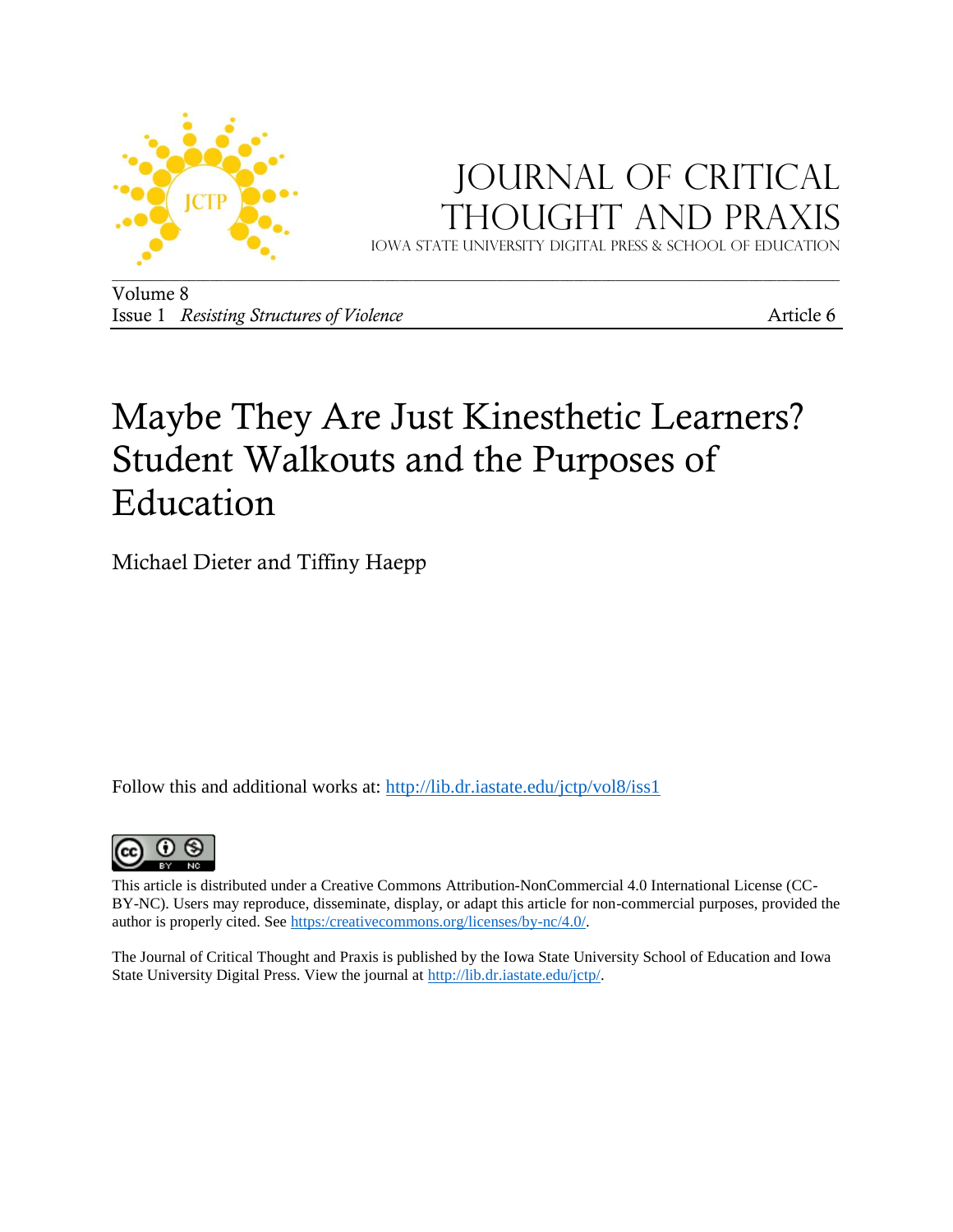#### **Maybe They Are Just Kinesthetic Learners? Student Walkouts and the Purposes of**

#### **Education**

Michael Dieter *Lewis University*

#### Tiffiny Haepp *De La Salle Institute*

*Students have historically engaged in demonstrations, including walkouts, of schools for causes they are passionate about including the protest of federal immigration policy, teacher quality, civil rights, and most recently school violence. In these instances, students have decided that leaving the school, rather than remaining in it is more likely to bring about the social changes they desire. What does this say about how students value education as it has been presented in the United States? These acts of protest reflect the idea that perhaps students don't see schools, as currently constructed, as part of the solution to societal ills. If that were the case, why would they walk out? This paper will consider local and federal guidance in anticipation of the walkouts which drew more than one million participants following the events at Marjory Stoneman Douglas High School in Parkland, Florida and the larger question, do schools have a role to play in reducing violence in society?*

**Keywords:** Critical Pedagogy | Discipline | Educational Policy | Student Activism

Schools need discipline in order to operate. Structure is a necessary component of any system of education that is child-friendly and allows opportunities for students to express their political opinions about potentially controversial topics. However, we are haunted by the questions posed by Bowles and Gintis (1976), "Why do schools reward docility, passivity, and obedience? Why do they penalize creativity and spontaneity" (p.42)? It seems paradoxical that schools promote critical thinking, but often times punish its manifestations. Yet, this goes to the heart of the issue of school: the competing aims of education to be a social corrective, as well as to produce labor for the workforce are more often than not diametrically opposed. This contradiction in schooling comes to the forefront when discussing the most drastic action students can take- refusing to participate in the schooling process by walking out.

The American theological Richard Shaull,(1970) articulated the paradox of education in the introduction to *Pedagogy of the Oppressed* (Freire, 1970):

There is no such thing as a neutral educational process. Education either functions as an instrument that is used to facilitate the integration of the younger generation into the logic of the present system and bring about conformity to it, or it becomes the "practice of freedom," the means by which men and women deal critically and creatively with reality and discover how to participate in the transformation of their world (p. 34)

Bowles and Gintis (1976) expand on the idea of a non-neutral education:

The education system is perhaps more than any other contemporary social institution, has become the laboratory in which competing solutions to the problems of personal liberation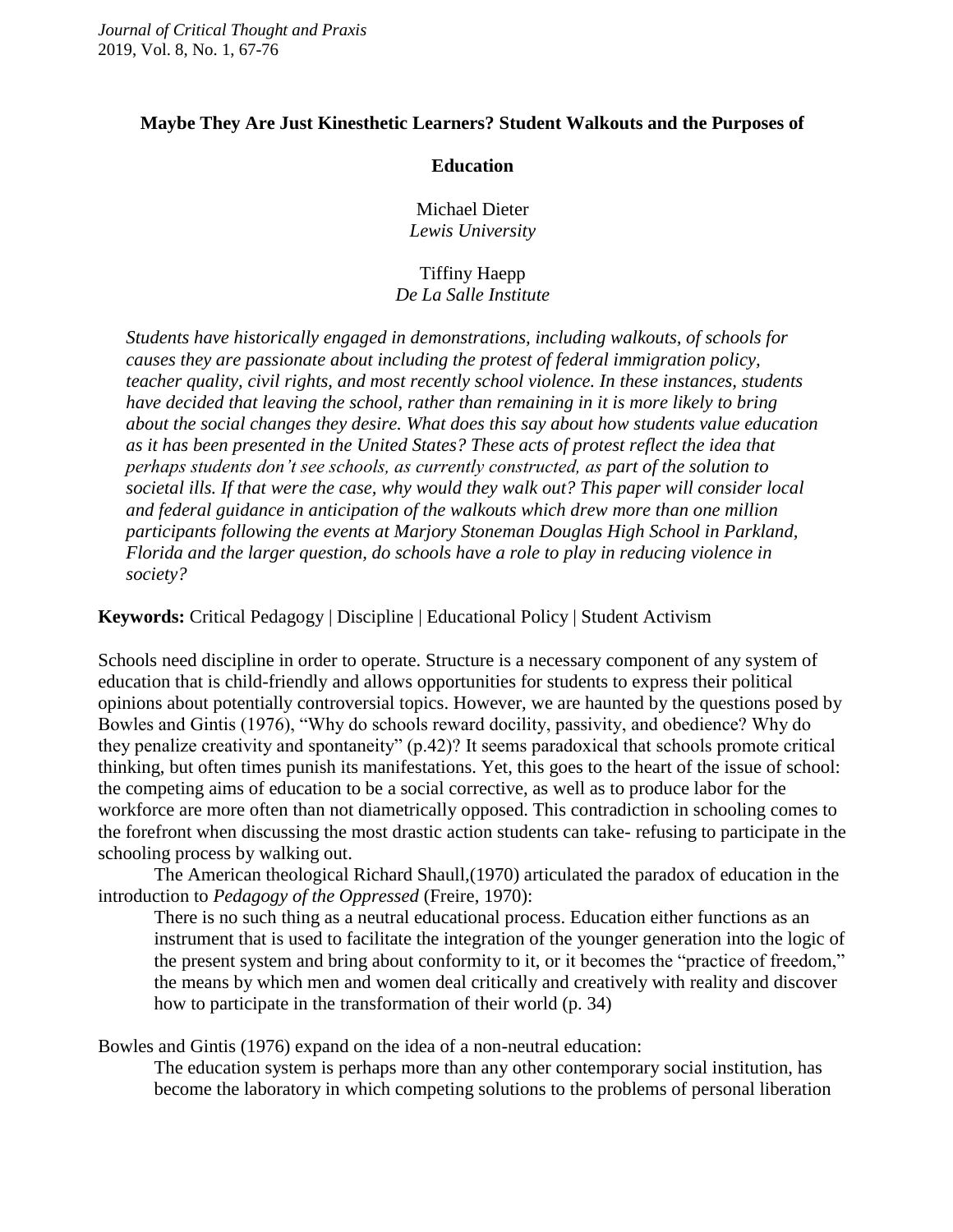and social equality are tested and the arena in which social struggles are fought out (p. 5).

Seemingly, schools should be promoting both personal liberation and social equality, and many educational reformers, from the progressives onward, sought to reform education in a way which provided a level playing field (Bowles & Gintis, 1976). Unfortunately, the institution of education in the United States has never been set up in a way that promoted personal liberation and social equality, rather it has primarily served the purpose of preparing students to enter the workforce (Bowles & Gintis, 1976). This purpose itself was thought to provide students with equal footing for social advancement through economic advancement.

Education has historically served the purpose of integrating youth into society politically, socially, and economically: "Since its inception in the United States, the public-school system has been seen as a method of disciplining children in the interest of producing a properly subordinate adult population" (Bowles & Gintis, 1976, p. 36). Part of integrating youth into society in such a way that makes them subordinate involves discipling them in such a way that they remain docile. In this sense, the discipline in schools is never complete, rather it is an ongoing process. Foucault (1979) conceived of a docile body as one that "… can be subjected, used, transferred and improved" (p. 136). Schools have many tools at their disposal to create docile bodies including traditional disciplinary methods, such as detentions and suspensions, yet what happens when students choose to ignore these methods and refuse to remain subordinate? While schools have many tools at their disposal to maintain their authority, this is at odds with notions of discipline from Willis (1977) who stated that "the teacher's authority must therefore be won and maintained on moral not coercive grounds. There must be consent from the taught" (p. 64). While individual teachers may be able to maintain their classroom authority through moral means, including providing students a safe space to creatively express their ideas, schools as institutions maintain authority through coercion rather than morality, hence the student handbook that spells out punishments for misdeeds. If schools were able to maintain authority through moral means, why would they need to threaten students with potential disciplinary actions, including detentions and suspensions, to prevent walkouts? This is precisely what happened across the United States following the tragedy in Parkland, Florida, however this was not the first time in American history where students actively resisted education and walked out over issues they were passionate about. Students who walkout in protest can either be viewed as deviants who do not value learning, or they can be viewed as kinesthetic learners, who demonstrate their knowledge in less traditional ways.

The student-led movement following the recent tragedy in Parkland, Florida, follows a long history of American schools being the site of what we will call expressions of liberation, actions taken by students which they believe will better their lives and make them more free individuals. This is particularly evident because youth depend on the adults in their lives to protect them (Mintz, 2004). These expressions of liberation run counter to the orderly, economic oriented mission and daily operation of schooling and as they have in the past, represent the conflicted nature of education in the United States and resistance to being kept docile. In this paper, we will examine how U.S. schools, from World War II to the present moment, have served as sites of struggle and protest, specifically highlighting the youth led national walkouts in 2018 following the shooting at Marjory Stoneman Douglas High School.

Student led walkouts are not a new occurrence in the United States. The 1960s were a time of social strife and upheaval across the United States, as "widely held presuppositions about authority, family, life, gender, race relations, sexuality, and proper behavior were contested" (Mintz, 2004, p. 312). Young people were at the forefront of social change. These young people did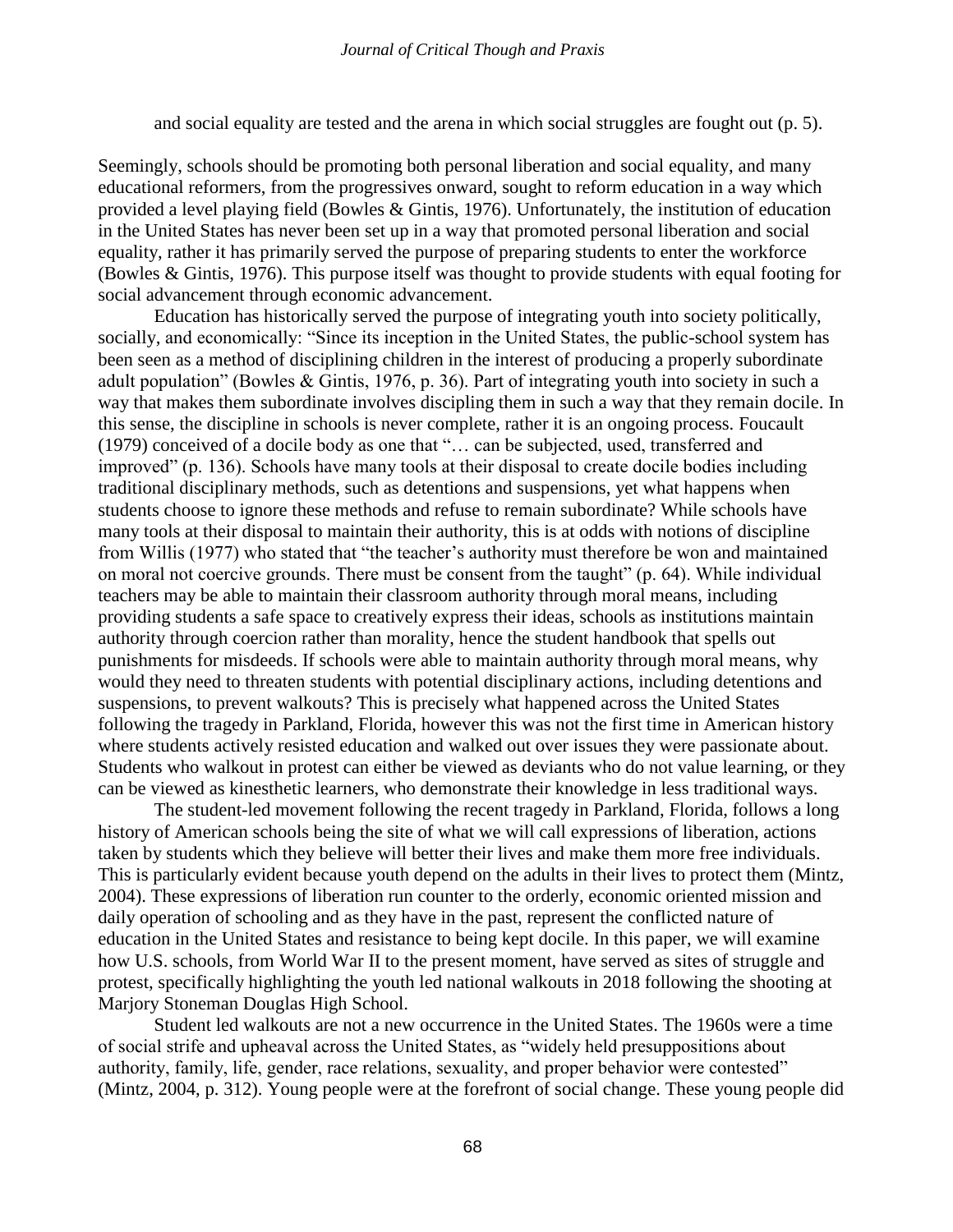not grow up having gone through the hardships of the Great Depression. By and large, teenagers in the 1960s went through their childhood during a time of economic prosperity and security, especially if they were white (Mintz, 2004). During this time period, dialogue turned to mass action as movements for Civil Rights, women rights, and peace swept the nation. The fabric of American society was changing as new voices became heard and new narratives to what it means to be American and live in a democracy were offered. This dialogue was a disaster for schools, these are the presuppositions which are communicated in both the written and hidden curriculum of the schooling experience. Undoubtedly many were concerned that children were too coddled, and that poor parenting and education were threatening the "progress" being made by society. Fueled by magazine articles that, parents became anxious over their children experimenting with drugs and sex (Mintz, 2004). This moral panic led to over-reactions and policies that criminalized youth, such as zero tolerance, a method to try to eliminate an undesired variable. For example, if a child who smoked marijuana was removed from the school, the thought was that no other student could be influenced by them.

Additionally, during this time period notions of patriotism and democracy were also questioned by young people across the country as they demonstrated en masse simultaneously for Civil Rights, and against the war in Vietnam. This youth rebellion and questioning could not have come at a worse time for the United States government, and in turn schools, because with the Cold War heating up, the Red Scare was in full steam (Mintz, 2004). The concerns of youth rebellion led to fears of the erosion of the nation and social order and to some, undoubtedly became an issue of national security, which led to some false memories of American schools and their role in maintaining discipline and society turned to the schools for answers to a perceived panic and a foundation of social cohesion and conformity.

Though there were countless student walkouts and protests during the Civil Rights movements, it was the events in the Supreme Court case of Tinker v. Des. Moines which set the stage for a Supreme Court ruling over the right of student demonstrations during the school day. In 1965, four members of the Tinker family in Des Moines, Iowa wore black armbands to protest the Vietnam War (Mintz, 2004). The principal subsequently suspended those who refused to remove their armbands. The parents of activists Tinker sued the school district alleging their children's First Amendment rights were being violated by not allowing them to exercise their right to free speech. In their initial pursuit of justice, the parents were unsuccessful as the district court sided with the school. Eventually, the case reached the Supreme Court, which issued a 7-2 ruling in favor of Tinker (Tinker v. Des Moines Community School District, 1969). Justice Fortas, writing for the majority, penned the immortal phrase, "...First Amendment rights, applied in light of the special characteristics of the school environment, are available to teachers and students (Tinker v. Des Moines Community School District, 1969). It can hardly be argued that neither students nor teachers shed their constitutional rights to freedom of speech or expression at the schoolhouse gate (Tinker v. Des Moines Community School District, 1969). This contradicts the reasons behind the punishments of the students who choose to protest, as they are able to express their right to free speech, as dictated by the ruling. Following Tinker, suspensions and other disciplinary consequences of students for walking out or making other demonstrations can potentially be labeled unconstitutional, as deemed by the U.S. Supreme Court, unless, however, their protest "disrupts the functioning of the school," (Eidelman & Brennan, 2018, para. 4).

The notion of what constitutes "disrupted functioning of the school" can be looked at from several angles. Undoubtedly, the notion that protests disrupt the school day is accurate. This fact has the potential to upend our entire project argument, however if we question what it means to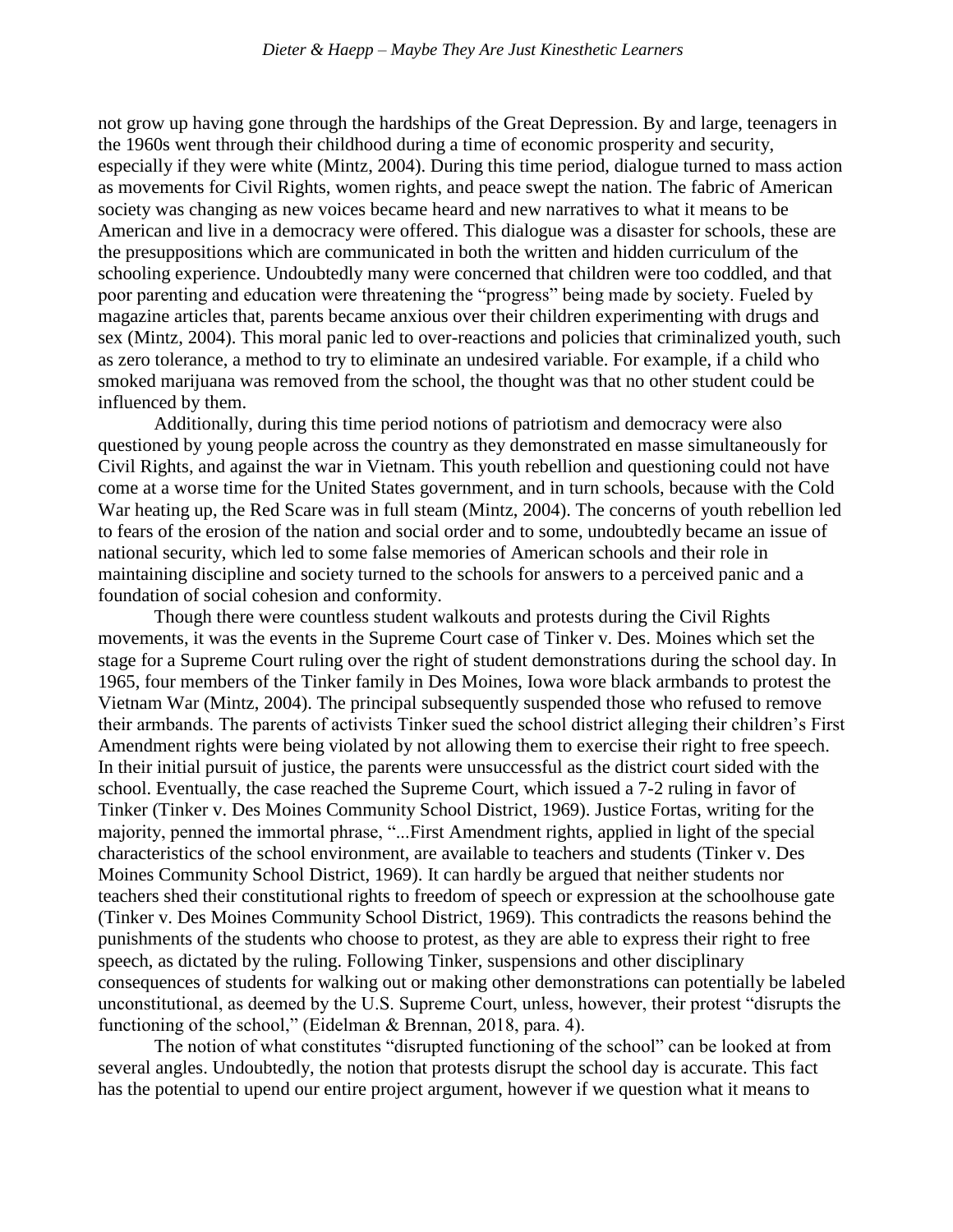disrupt the functioning of the school, is it not already disrupted if students walk through the halls with a palpable the derivative fear, which Bauman (2006) defines as "...a steady frame of mind that is best described as the sentiment of being *susceptible* to dangers that may strike at any time with little or no warning," (p. 3)? Undoubtedly students, in the aftermath of the Parkland shootings had a hard time concentrating and thinking about formal education, which itself is the purpose of the institution. This paper will attempt to answer the question, what role can schools as presently constructed have in reducing violence in society?

## **Tragedy in Parkland**

On February 14, 2018, 17 students and faculty were fatally shot at Marjory Stoneman Douglas High School in Parkland, Florida (Luscombe, Laughland & Yuhas, 2018; Price & McCarthy, 2018). Nikolas Cruz, a 19-year-old former student of the high school, was charged with 34 counts of premeditated murder and attempted murder (Berman, 2018). Before the shooting started, a witness claimed they saw Cruz getting out of an Uber and was "walking purposefully toward the 1200 building," or otherwise known as the freshman building (Chavez & Almasy, 2018, para. 7; Price & McCarthy, 2018; Segarra, Reilly, Meixler & Calfas, 2018). Not long after Cruz went into the building was a fire alarm pulled, allowing the shooter to open fire on the students who ran towards the exits (Chavez & Almasy, 2018; Price & McCarthy, 2018). A faculty member called a "code red" and the school went into lockdown, so the shooter went into different classrooms, shooting into them (Chavez & Almasy, 2018; Price & McCarthy, 2018). Cruz fled the building with other students once the shooting was over, blending into the crowd (Segarra et al., 2018; Chavez & Almasy, 2018). By the end of the shooting, 12 people were killed inside, two outside, one in the street, and two at the hospital (Price & McCarthy, 2018). Cruz was then arrested after making a purchase in a nearby Walmart and stopping at a nearby McDonald's for a meal (Chavez & Almasy, 2018; Price & McCarthy, 2018; Segarra et al., 2018). After the shooting, many students came forward, claiming that they knew something like this would happen. In the recent past, Broward County police had received at least 18 reports about Nikolas Cruz, claiming that he had committed other acts of violence (Murphy & Perez, 2018; Segarra et al., 2018). By the end of the day, Marjory Stoneman Douglas High School shooting was named one of the deadliest school shootings in U.S. history. This shooting, however, was different due to the large amount of social involvement from students. After the shooting, students from Marjory Stoneman Douglas immediately began sharing their perspective in the shooting and what actions the U.S. should take following the preceding events (Yee & Blinder, 2018). Immediately following the shooting at Marjory Stoneman Douglas, students began to discuss walking out of school in protest.

## **Recent Federal Guidance and Student Walkouts**

In March 2008, nearly a full decade before the events at Marjory Stoneman Douglas High School and the anticipated student walkouts, the United States Department of Education provided guidance for schools on how to handle student walkouts. Schools have historically served as sites of social protest, including mass walkouts, from students protesting government initiatives and social injustices (Mintz, 2004). The Department of Education's guidance is based on the experiences and actions of the Los Angeles Unified School District (LAUSD) which saw nearly 24,000 diverse students, both immigrant and American citizens across all racial lines, unite to walk out of classes on Friday, March 24, 2006. The walkout was prompted by the federal immigration policy changes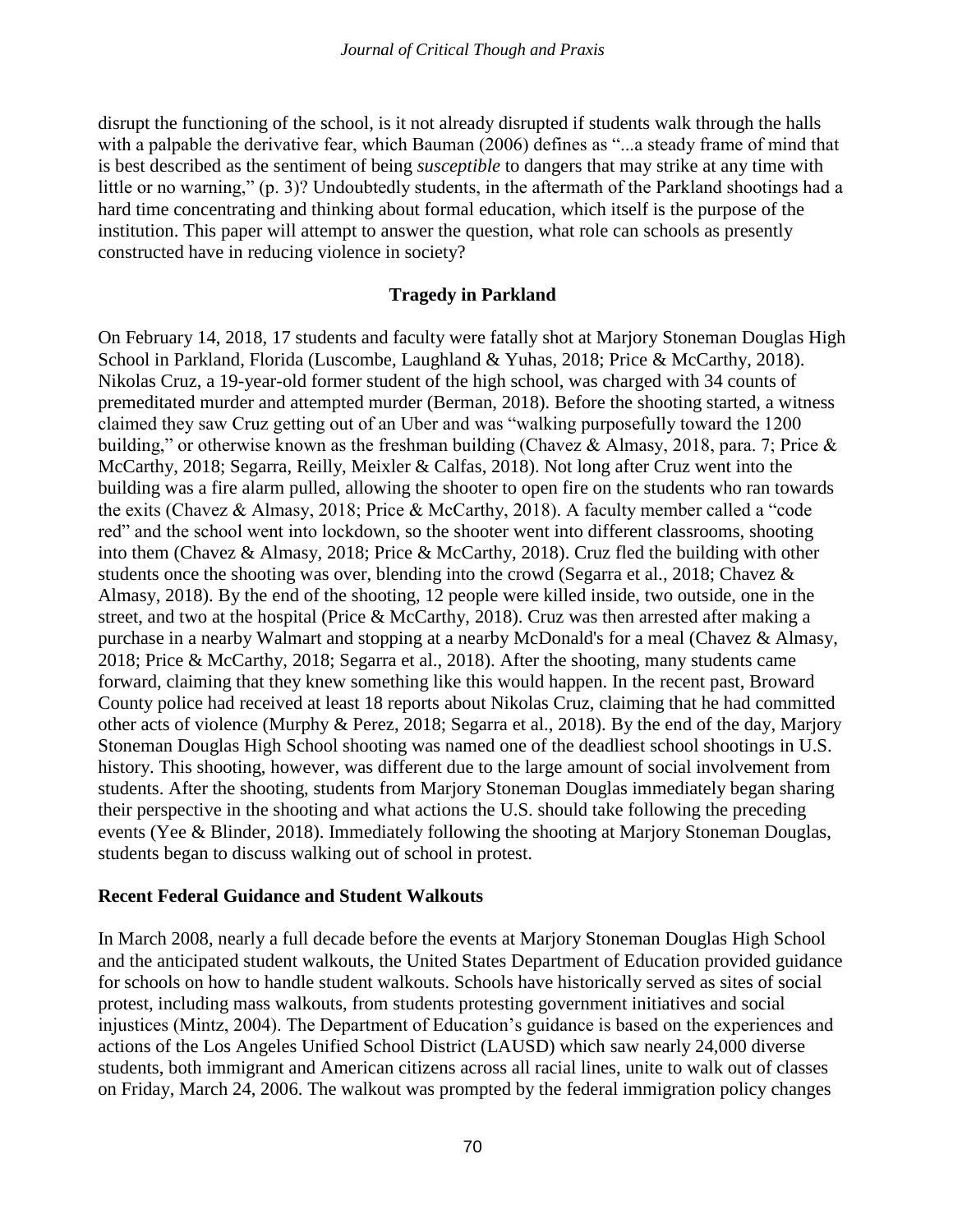(United States Department of Education, 2008). The walkouts did not end on March 24. They continued for several days the following week, leading to principals and superintendents to use multiple strategies to prevent walkouts including disciplinary actions, lockdowns and busses at rally points to encourage students to return to school (Cavanaugh & Greifner, 2006). Students who walked out of school were clearly in violation of mandatory attendance policies and school administrators stated they were trying to balance student freedom of speech and expression with their right to demonstrate. This student walkout led to the Department of Education to provide six steps for school to implement as a means of preventing walkout while also planning in the event that one does occur. The six steps for schools to consider from the Department of Education (2008) are: Collect intelligence on upcoming events and important issues, begin planning response efforts immediately, initiate prevention-mitigation strategies, bring all relevant and interested parties to the planning table, create an event plan of action that clearly delineates the roles of all parties involved, and disseminate information prior to the event on how to respond.

The first step recommended by the US Department of Education (2008) is for schools to "collect intelligence on upcoming events and important issues" (p. 2). The Department of Education lauds the efforts of the Los Angeles Unified School District who begin surveilling student communication on digital platforms from the beginning of the year, even before a threat to student well-being or the operation of the school is identified (United States Department of Education, 2008). While the monitored are public, unless students restrict accepts, to it is problematic that this surveillance is not only practiced but encouraged to discipline them from the outset of the year. If surveilling could ever be seen righteously, it would surely involve schools identifying issues that are important to students and confronting them within the halls of the school. We do not stipulate that schools should never employ a tactic for maintaining the orderly function of the school, however it seems insidious for it to be used from the first day of the school year before there is a threat observed in the school or communicated to a staff member. The use of digital technology to surveil students for the purpose of gathering intelligence of potential acts is a clear example of the militarization of student discipline, right down to the use of the word intelligence in the heading.

Between December 2007 and June 2009, the United States experienced the Great Recession, which was the largest economic downturn since the Great Depression. During this time Americans experienced increased rates of unemployment, homelessness and hunger (Kellenberg & Von Wachter, 2017). In 2008, at the onset of the Great Recession, 19%, or nearly one in five of children in the United States lived in poverty (DeNavas-Walt, Proctor, & Smith, 2009). Yet during this time of economic strife, the federal government thought that it would be appropriate to use food to dissuade students from participating in walkout demonstrations (United States Department of Education, 2008). This is troubling given that during the Great Recession, with child poverty elevated, there were many children who went without meals. Using food as a method social control to prevent expression is a slap in the face. Step four of the Department of Education's (2008) guidance recommends schools to "initiate prevention-mitigation strategies" (p. 2). These mitigation strategies include developing educational components around issues of concern as well as giving students alternative forums for political activities. Curiously, despite knowing gathering intelligence on student issues of concerns, it is not until now that there is a recommendation of engaging students in issues that are important to them (United States Department of Education, 2008). Perhaps if these prevention-mitigation strategies were done sooner, the students would see no need for a walkout because they would see their schools as places where societal issues could be explored, as well as have solutions offered. Students would be provided more meaningful activities (which we will discuss later) to make their voices heard. One of the most odious lines from the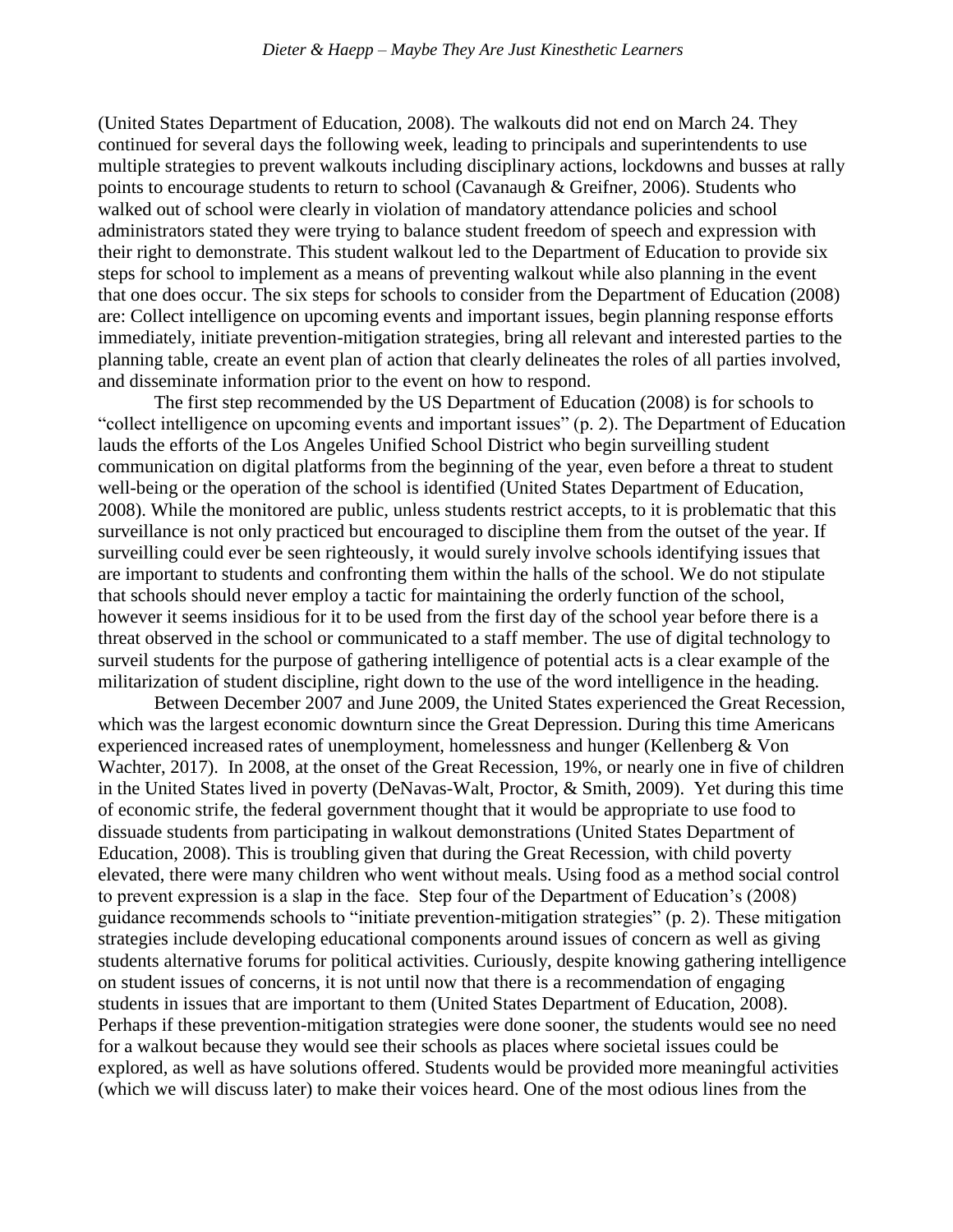recommendation involved the use of food: "For example, one school official recommends creating an enticing lunch menu option for the day of the walkout or scheduling an important school eventlike the announcement of prom candidates," (United States Department of Education, 2008, p. 3). This is precisely why Mintz (2004) argued passionately in his engaging work *Huck's Raft* that the United States has an enduring national myth of being a child friendly society.

### **State Guidance in Anticipation of Wide-Spread Walkouts**

The federal government was not alone in attempting to prevent student walkouts, particularly those initiated in the wake of the Marjory Stoneman Douglas murders. In anticipation of walkouts spreading nationally after the events in Parkland, many states provided guidance specific guidance to school districts about how to handle the unfolding events. On March 2, 2018, Dr. Christina Kishimoto (2018), the superintendent of schools for the state of Hawai'i offered the following in a letter to parents and guardians:

What we hope to gain from these experiences are student voices that help to shape how we can better design schools with safety in mind. I encourage you to speak to your child about their thoughts on this nationwide movement and if they choose to participate in a walkout activity. Our goal in responding to walkout plans and other forms of peaceful assembly is to support student and staff safety and keep the focus on teaching and learning, (para. 6)

Kishimoto's directive reflects a lack of understanding of the central concerns and aspirations of the students who were planning to walkout. In her directive, there is no mention about long term sustained efforts by schools to confront the issues students are so passionate about that they would risk punishment to demonstrate against.

California State Superintendent Tom Torlakson, who served as the chief executive officer of a state which is no stranger to student walkouts issued a similar letter on March 2, 2018. In his letter he expressed concern over student safety, as well as a validation of their concerns with a hope that students learn more about, "government, civic participation, and how to engage in civil, respectful dialogue about critical and often emotional issues" (Torlakson, 2018, para. 9). While Torlakson seemed to be genuinely interested about student concerns and their need to express themselves, he could not resist bringing the concern back to economics:

A walkout is unlikely to lead to a loss of funding based on average daily attendance (ADA) unless a student misses the entire day. Any loss of funds related to the walkout would not be recoverable through the emergency ADA (J13-A) approval process. (Torlakson, 2018, para. 7)

This concern over student and attendance and funding reinforces the concern that school disciplinary practices are often tied to funding. While the concern over funding is notable given the reality of education funding in the United States, Torlakson's response also failed to outline any type of commitment on the school's part to address the issues the students are passionate about over the long term including school safety and stricter access to guns.

## **The Parkland Student Walkouts**

The main student concern was that of gun control, including the current ease of access of guns, and hoped to lobby lawmakers into passing stricter gun control measures to prevent future incidents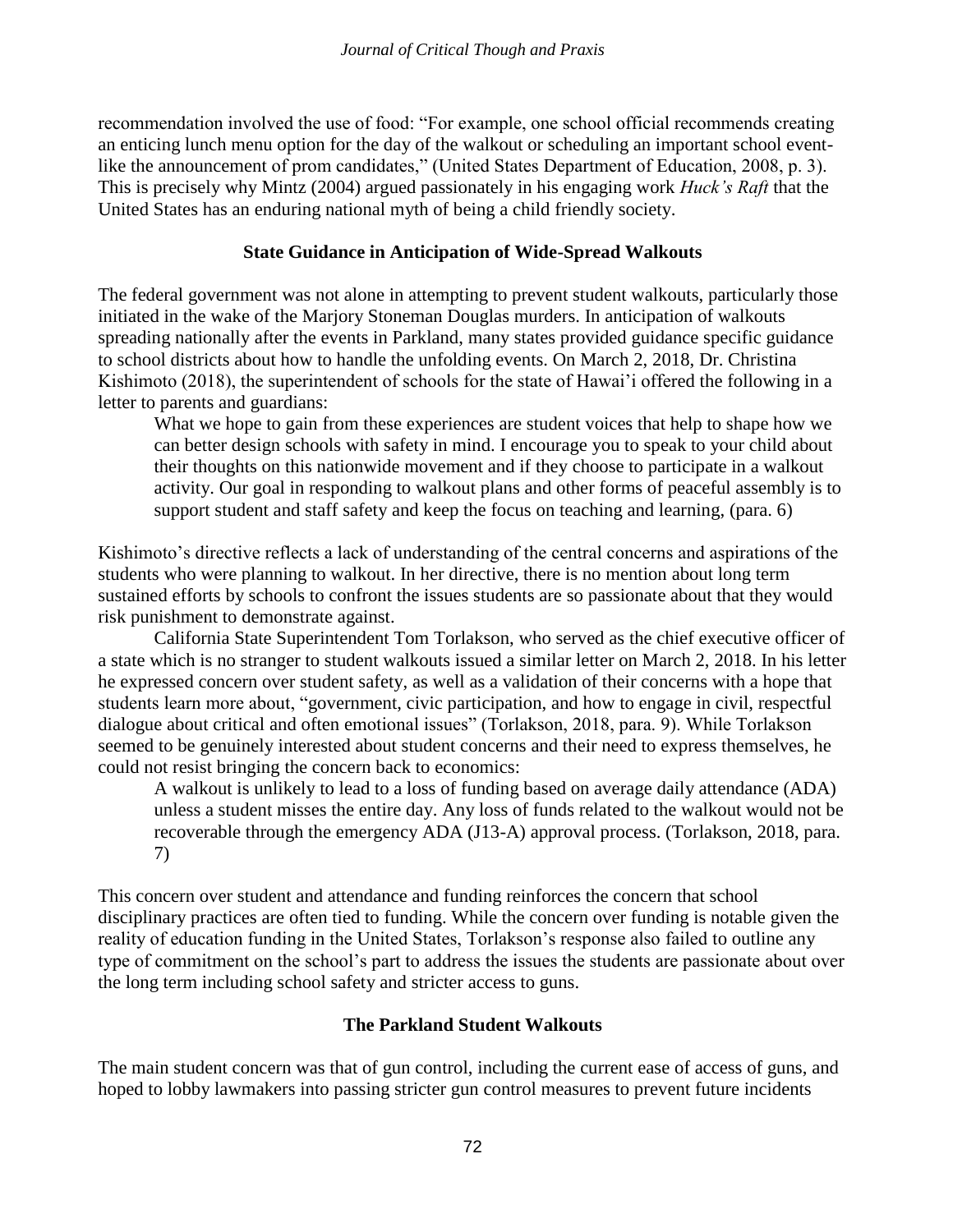similar to Parkland (Yee & Blinder, 2018). This idea spread across the country and students from other schools planned one day, March 14, 2018, where they would walk out from their classrooms to protest school shootings and current gun laws (Valys, Geggis & Chokey, 2018; Yee & Blinder, 2018). The Marjory Stoneman Douglas student-led walkout began at 10 am and was supposed to last 17 minutes, though many students were out longer because they felt that 17 was not enough (Yee & Blinder, 2018). The Marjory Stoneman Douglas walkouts blossomed across the country and led to the creation of "March for our Lives," a demonstration held in Washington, DC with other, smaller marches throughout various cities in the country (Yee & Blinder, 2018). One of primary faces of the movement is Emma Gonzalez. Gonzalez, a senior at Marjory Stoneman Douglas during the events of February 14 became known for a speech given at a gun control rally in Florida, where she criticized the National Rifle Association (NRA), and those who support and are supported by the NRA (CNN, 2018).

However, it was the opening of Gonazlez's speech, reported by CNN, which provided the strongest critique of the role of education in moments of social change:

The students at this school have been having debates on guns for what feels like our entire lives. AP Gov [Advanced Placement Government class] had about three debates this year. Some discussions on the subject even occurred during the shooting while students were hiding in the closets. The people involved right now, those who were there, those posting, those tweeting, those doing interviews and talking to people, are being listened to for what feels like the very first time on this topic that has come up over 1,000 times in the past four years alone (CNN Editors, 2018, para. 5).

Undoubtedly, the issue of gun control and safety had been on the minds of students for years at Marjory Stoneman Douglas and across the nation, as has been a common debate and discussion topic in social studies classes across the nation. Perhaps it was the lack of listening to students which led to what came next. Yet there is still room to question: Who did Gonzalez think was not listening to the students? Teachers? Administrators? Parents? The government? The students who chose to walk out felt that their safety was not a priority for politicians and other policy makers and chose to act because they believed that when it came to their safety, schools were not meeting their needs and policies regarding access to guns. Naturally, the walkouts did not receive all positive feedback. However, they did receive many willing participants. On Wednesday, March 14, the first day of organized student walkouts following the tragedy at Marjory Stoneman Douglas, nearly one million students across the United States walked out of school with the intent of drawing attention to the issue of gun access in the United States and create legislation that would make them feel safer (Yee & Blinder, 2018).

#### **Discipline, the Workplace and Critical Pedagogy**

Historically, the primary purpose of education in the United States has been to prepare labor for the workforce (Bowles & Gintis, 1976). Discipline in educational institutions, as it also is in the workplace, is about maintaining the image, prestige, and functionality of the institution of the school (Willis, 1977). This necessitates keeping students docile in the classroom as preparation for the workplace. In order to meet the needs of employers, students are prepared at school to follow directions without resistance. Employers certainly have no interest in employees who protest while on the job, or in such an instance that it brings negative publicity to a company, as has been the experience of the NFL and Colin Kaepernick, whose protests during the national anthem received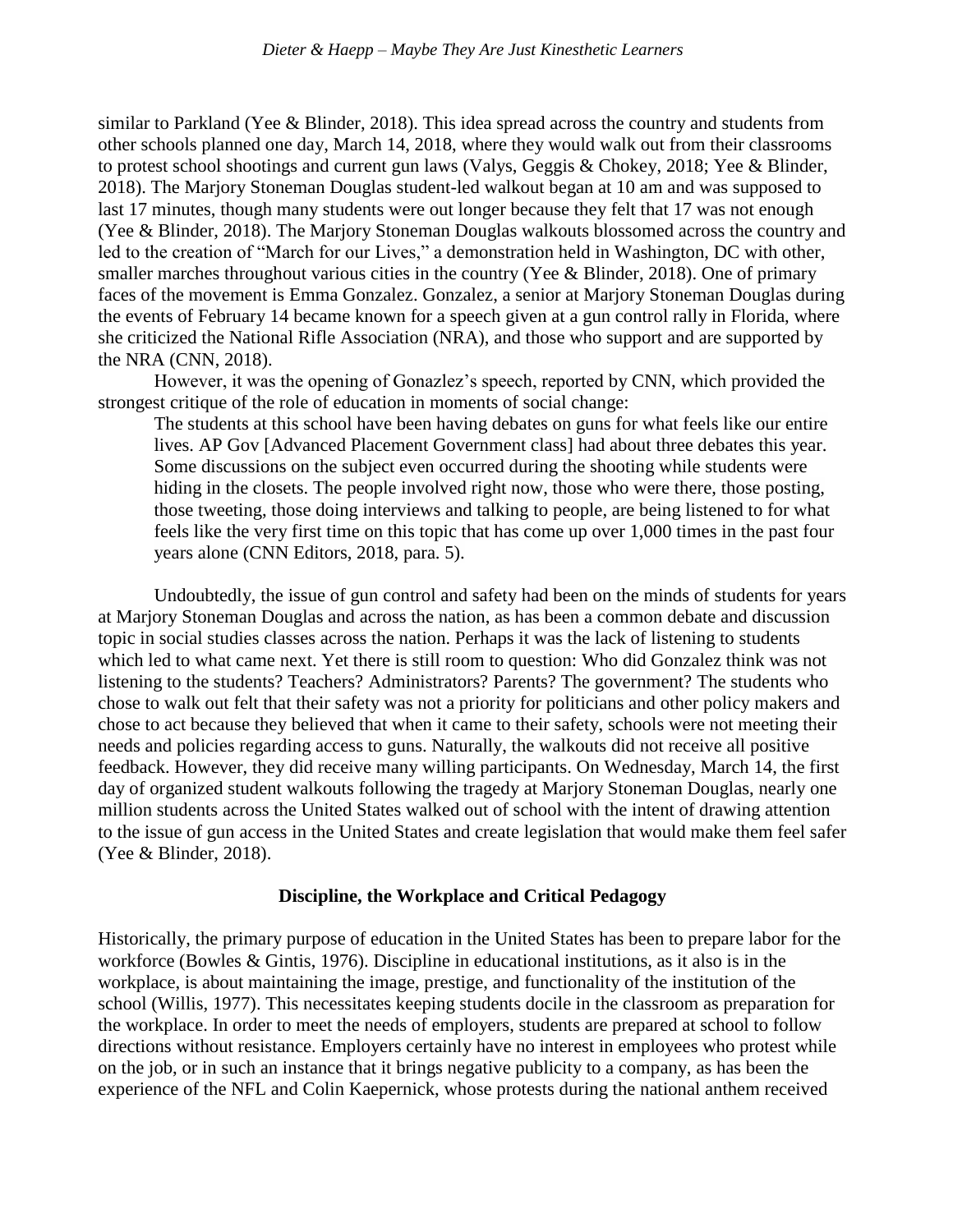national attention and sparked debate and action over police actions in the United States (Babb, 2017). If the primary function of schools continues to be that of preparing workers, then there is little reason to hope for a change that provides an education in which students are heard and their actions to improve society are a part of the curriculum and are not punished.

The link between education and the capitalist system contributes to the inability of schools to meaningfully contribute to social change: "As long as one does not question the structure of the economy itself, the current structure of schools seems eminently rational," (Bowles & Gintis, 1976, p. 9). Yet, what would happen if this assumption were to be challenged? The idea that schools can always serve the purpose of preparing students for the labor force is misguided considering the rise of automation and artificial intelligence. Craig Barrett, then CEO of Intel, offered the following omen: "We could thrive as a company going forward without ever hiring another American" (Hira, 2009, p. 53). If companies can be profitable without ever hiring another American worker, then what is, or should be the new primary purpose of education? One option is for education to be a mechanism for social change, instead of social reproduction.

Anyone who has spent time around high schoolers knows that students have long accused teachers and school administrators of not listening to them. Freire (1970) discusses this when he said: "Education is suffering from narration sickness. The teacher talks about reality as if it were motionless, static compartmentalized and predictable… his task is to 'fill' the students with the content of his narration- contents which are detached from reality…" (p.71). Even if schools were to continue to advocate a system of instruction and assessment based on memorization, how is a student to focus on memorizing the facts of United States history, or algebra equations when they are worried about their safety? In this sense Gonzalez's claim is not new, however its continual echo should give educators pause. Those teachers who are most skilled at aiding student memorization of content are often those who are most feted: "Educational systems increasingly reward the most machine-like teachers those who focus fully on achieving the highest test scores and the most efficient use of instructional time toward that end," (Kline & Knight-Abowitz, 2013, p. 156). There is no tangible reward for being the most thoughtful teacher, or the teacher who is the most committed to helping students transform society. In this instance, that reward is the occasional Facebook message or random thank you on graduation night. Kline and Knight-Abowitz (2013) argue that teachers are rewarded based on tangible student performance, so if the pursuit of justice itself is fluid at best, how could teachers ever be rewarded for such an endeavor? This would require a fundamental shift in not only the aims of education, but also the ways in which teachers and students are assessed. One way to see the students who participated in walkouts is as deviants, another is to see them as kinesthetic learners.

Paulo Freire offers insight into the ways in which teachers can engage in the type of work that the students at Parkland and across the country who participated in walkouts are interested in. One way to accomplish this goal is through what Freire (1970) deemed, "problem-posing education" (p. 79). In problem-posing education, Freire argues (1970) that "the role of the problem-posing educator is to create; together with the students, the conditions under which knowledge at the level of the doxa is superseded by true knowledge, at the level of the logos" (p. 81). If education is to have any role in bringing about social change, especially related to violence, it is going to have to start with analysis of social issues and transformative action and the active participation of students in the instructional process. Freire discussed education's ability to be liberatory, yet he is not naive to those who doubt this possibility: "Some will regard my position vis-a-vis the problem of human liberation as purely idealistic, or may even consider discussion of ontological vocation, love, dialogue, hope, humility, and sympathy as so much reactionary 'blah'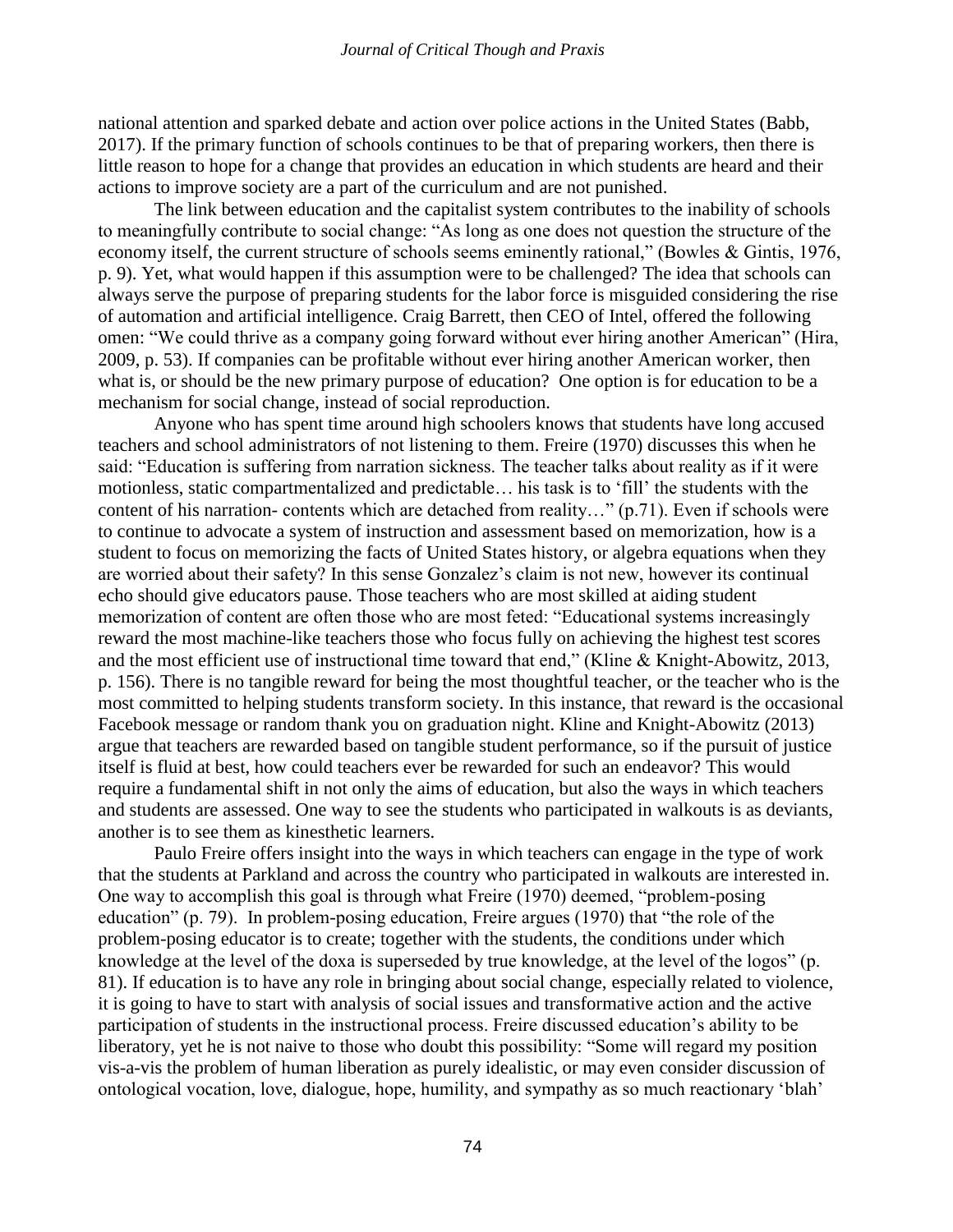(Freire, 1970, p. 37). The "blah" aroused in many when discussing education's liberatory potential yields systems of education in which students reject schooling and demonstrate their knowledge in other ways.

#### **Conclusion**

The words of Freire as true today as they did when they were written. The narrative students are presented is that working hard in school will lead to gainful employment and a more stable future. This practice is falling on the deaf ears of students who realize, perhaps more than those in educational administration, that no one is going to have a stable future if they are victims of violence. If schools were doing a sufficient job of providing student efficacy and teaching in a way that students found beneficial to their lives in the here and now, why would they walk out? Students walked out following the events of Parkland because they did not feel that schools, and the adults in their lives were doing enough to protect them. Instead of using digital technology to surveil students and gather intelligence about potential walkouts and prepare discipline, perhaps a more moral justification would have been to use that information to simply plan curricular activities that engaged students in topics that were meaningful for them.

Schooling, if it is to have any role in transforming society in a way that makes it less violent, will need to fundamentally change its primary purpose and answer legitimate questions about its purposes as a social institution. This shift would need to begin with confronting the reality that schools actively worked to shut down protests that were designed to create a less violent society. Critical pedagogy offers some insight into the ways in which schools can incorporate high interest issues, such as gun violence into the curriculum in ways which lead to social change, however this shift is dependent on many variables including individual teachers, administrators, and curriculum developers. These types of questions will require educators and scholars to continue to provide the critique necessary to further this important goal. In the meantime, perhaps the next time a student chooses to walkout, they should simply inform the administration that they are a kinesthetic learner.

#### **Author Notes**

**Michael Dieter** is an EdD student at Lewis University in Romeoville, Illinois and is the Learning Services Coordinator at De La Salle Institute in Chicago, Illinois. He is interested in critical pedagogy, school discipline, and youth activism.

**Tiffiny Haepp** is an alumnae of De La Salle Institute in Chicago, Illinois. She is interested in feminist critiques of education and critical pedagogy.

#### **References**

Babb, K. (2017, September 7). The making of Colin Kaepernick. *The Washington* Post. Retrieved from https://www.washingtonpost.com/sports/the-making-of-colin-kaepernick/2017/09/07/d4d58e20-9320-11e7-8754 d478688d23b4\_story.html?utm\_term=.03dc077136bc

Bauman, Z. (2006). *Liquid fear*. Malden, MA: Polity Press.

Berman, M. (2018). Nikolas Cruz indicted on 17 counts of premeditated murder in Parkland massacre as jail records reveal behavior behind bars. *The Washington Post*. Retrieved from https://www.washingtonpost.com/news/postnation/wp/2018/03/07/nikolas-cruz-indicted-on-17-counts-of-premeditated-murder-in-parkland-massacre-as-jailrecords-reveal-behavior-behind-bars/?noredirect=on&utm\_term=.90cce86d74bc